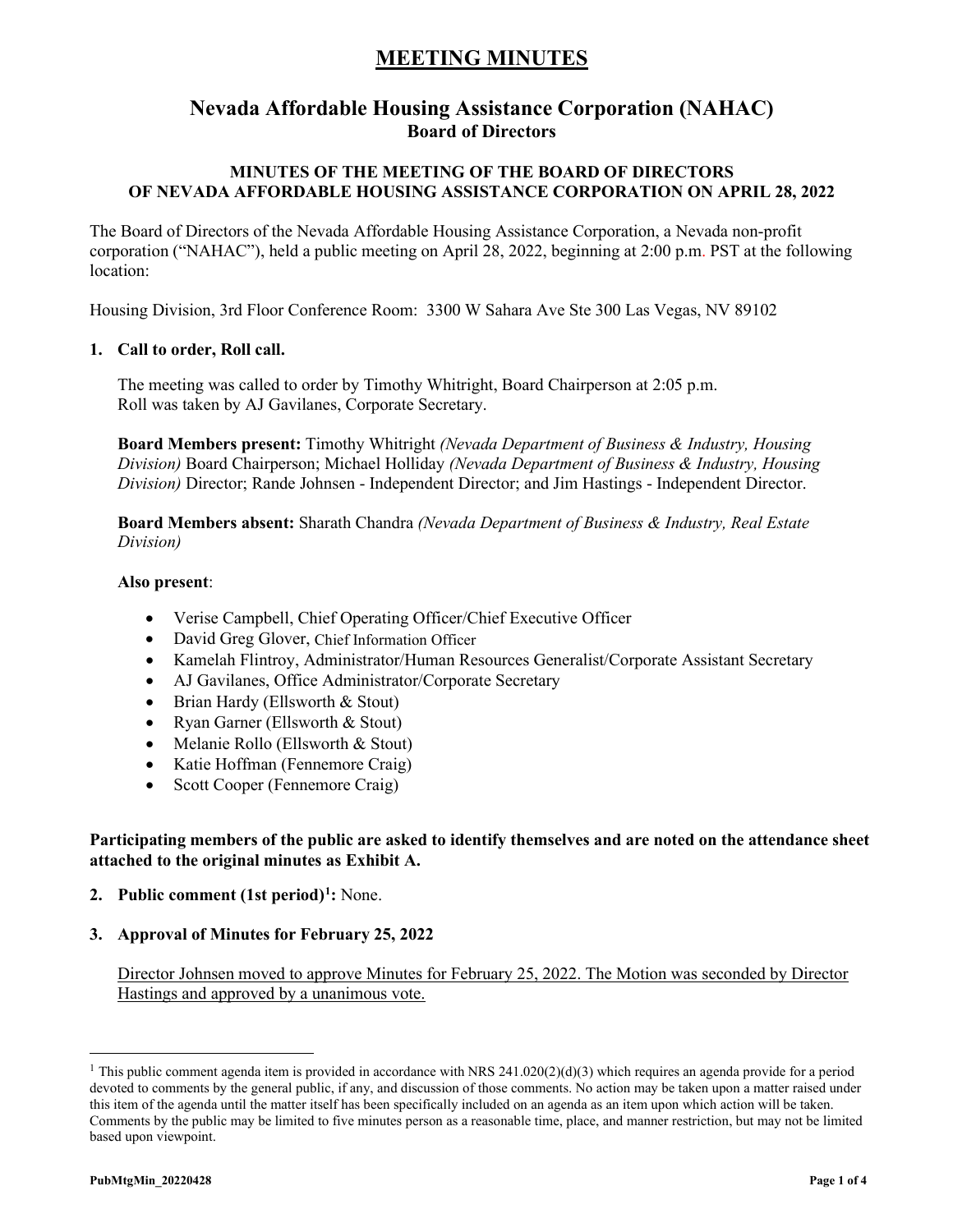### **Nevada Affordable Housing Assistance Corporation (NAHAC) Board of Directors**

### **4. Approval of Agenda for April 28, 2022**

Agenda item number 5(c) (first bullet) was tabled.

Director Holliday moved to approve Agenda for April 28, 2022, as noted above. The Motion was seconded by Director Hastings and approved by unanimous vote.

### **5. Items to be Presented for Information and Discussion:**

#### **a. February 2022 Financials**

Mr. Ryan Garner presented.

Director Holliday inquired about the next draw. Mr. Hardy advised NAHAC will concentrate on finishing the contract amendment to accept the full \$120M allocation within the next month. If the amendment is not finished within that time, the remaining \$9M (out of the initial \$12M allocation) will be requested.

### **b. March 2022 Financials**

Mr. Ryan Garner presented.

#### **c. NAHAC Operations**

• **February & March 2022 Performance Report** This item was tabled.

### • **Vulnerability and Penetration Testing**

Mr. Greg Glover advised Global Solutions Group performed penetration testing on NAHAC's systems and no new vulnerabilities were found. Additionally, the four vulnerabilities detected last year were resolved then and not detected in the new testing. HOTB Solutions will be performing penetration testing on the Homeowners Assistance Fund System (HAFS) in the near future.

### • **Interim Finance Committee (IFC) Funding Update**

Ms. Campbell stated on April 7,2022 the Nevada Legislature Interim Finance Committee approved the remaining allocation of approximately \$109 million for the Nevada Homeowner Assistance Fund (HAF). Ms. Campbell advised all the funds have been allocated from U.S. Treasury to the State of Nevada. File funding is expected to begin in the next week.

### **6. Items for Board Information, Discussion and Possible Action:**

**a. Approval of the Internal Compliance Review Report for 2nd Quarter of Fiscal Year 2022.**  Ms. Melanie Rollo Presented.

Director Holliday moved to approve the Internal Compliance Review Report for 2nd Quarter of Fiscal Year 2022. The Motion was seconded by Director Johnsen and approved by unanimous vote.

### **b. Approval to establish and fill new position – Regular Full-Time Employee – Salaried/Exempt: Administrator/Payroll Manager – Not to exceed \$50,000 annually.**

Director Hastings moved to approve to establish and fill new position - Regular Full-Time Employee – Salaried/Exempt: Administrator/Payroll Manager – Not to exceed \$50,000 annually. The Motion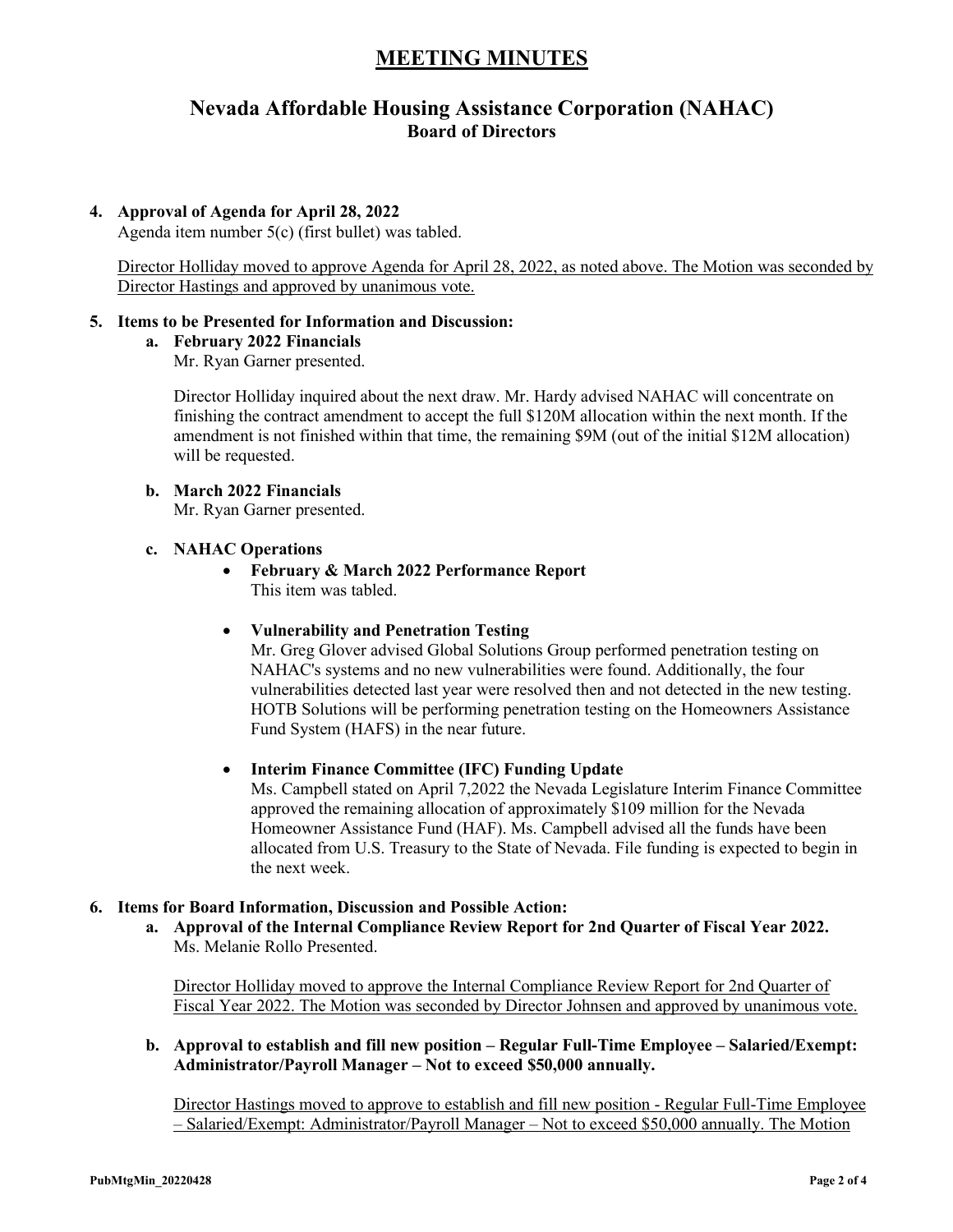### **Nevada Affordable Housing Assistance Corporation (NAHAC) Board of Directors**

was seconded by Director Holliday and approved by unanimous vote.

### **c. Approval of Administrator/Payroll Manager job description.**

Director Hastings moved to approve the Administrator/Payroll Manager job description. The Motion was seconded by Director Johnsen and approved by a unanimous vote.

Ms. AJ Gavilanes will be the new Payroll Manager. Chairman Whitright congratulated Ms. Gavilanes on her new role.

### **d. Approval to establish and fill new position – Regular Full-Time Employee – Salaried/Exempt: Senior Accountant – Not to exceed \$50,000 annually.**

Director Holliday moved to approve to establish and fill new position – Regular Full-Time Employee – Salaried/Exempt: Senior Accountant – Not to exceed \$50,000 annually. The Motion was seconded by Director Hastings and approved by unanimous vote.

### **e. Approval of Senior Accountant job description**

Director Johnsen moved to approve Senior Accountant job description. The Motion was seconded by Director Hastings and approved by unanimous vote.

#### **f. Approval for exception to the annual Performance Review Policy.**

Ms. Campbell advised the current policy requires an annual review of staff performance. Due to starting the Homeowner Assistance Fund program in November 2021 and the majority of staff being new, the request includes moving the review period from March to October for all staff. This will put everyone on the same track, and if warranted, requests for annual raises will then be presented to the Board.

Mr. Hardy clarified that by making this request it would be a Board approved exception to the policy rather than just a deviation from the policy.

Director Hastings moved to approve the exception of the Annual Review Policy. The Motion was seconded by Director Johnsen and approved by a unanimous vote.

### **g. Authorization for President/Chairperson to execute a Memorandum of Understanding with Legal Aid Center of Southern Nevada to provide low to no-cost legal services to eligible individuals.**

Ms. Campbell presented. The Board had previously approved an agreement with Legal Aid Center of Southern Nevada for approximately \$100,000 annually. However, Legal Aid Center of Southern Nevada will agree to provide legal aid services free of charge through a Memorandum of Understanding (MOU) and see where the volume goes. Legal Aid Center of Southern Nevada will provide legal assistance to homeowners who were impacted by the pandemic (COVID-19), including homeowners that qualify under Legal Aid Center of Southern Nevada guidelines but do not qualify for the HAF program. Ms. Campbell advised the legal assistance will include information, counseling, advice, and/or brief representation.

Director Holliday moved to authorize President/Chairperson to execute a Memorandum of Understanding with Legal Aid Center of Southern Nevada to provide low to no-cost legal services to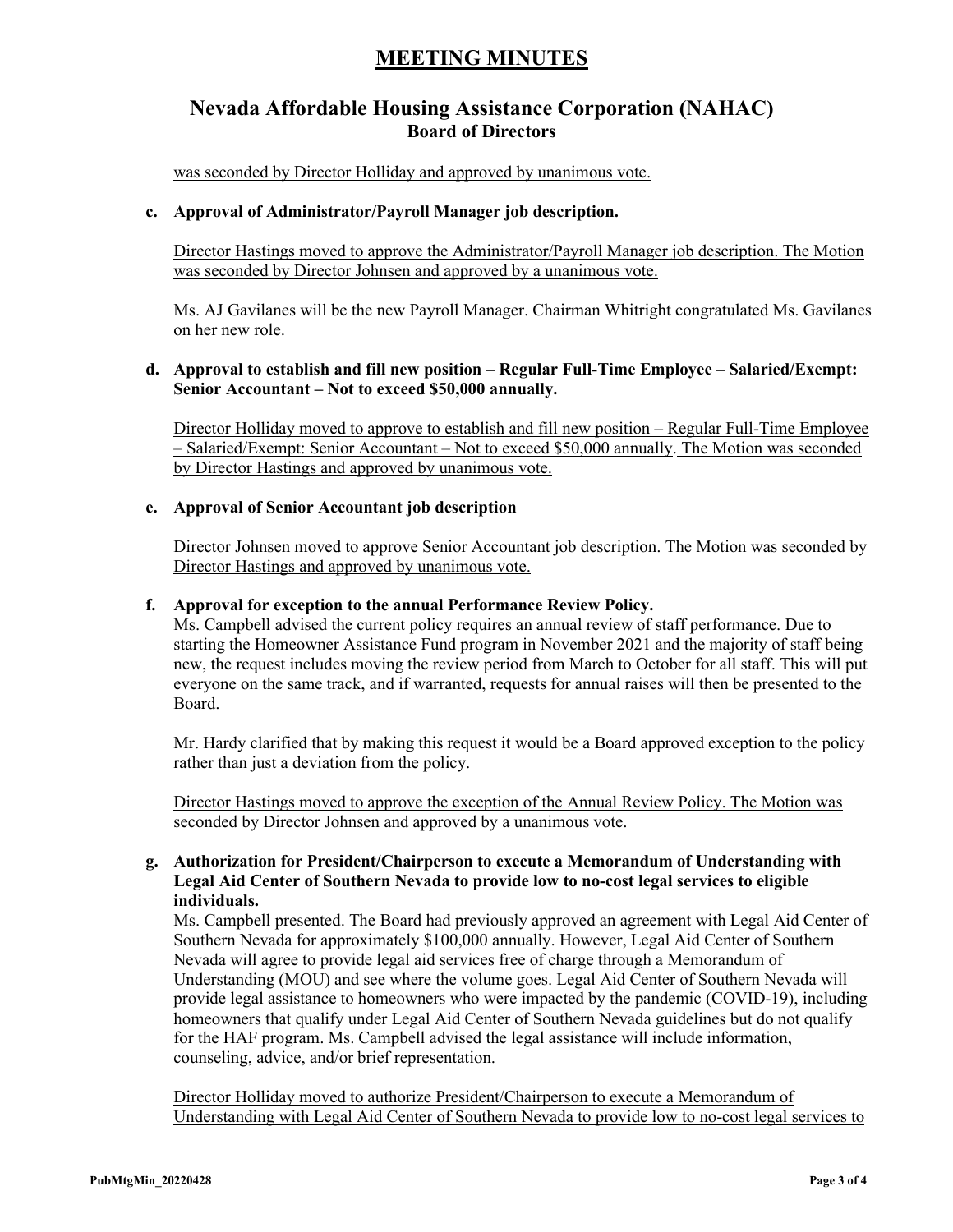### **Nevada Affordable Housing Assistance Corporation (NAHAC) Board of Directors**

eligible individuals. The Motion was seconded by Director Hastings and approved by unanimous vote.

- **7. General Board Comments, Questions, and Items for Future Board Meetings.**  Ms. Campbell advised a request to renovate the IT Room may be forthcoming.
- **8. 2nd period of Public Comment and Discussion[2](#page-3-0) :** None.
- **9. Adjournment.**

Director Johnsen moved to adjourn the meeting. The Motion was seconded by Director Hastings.

The meeting adjourned at 2:52 p.m.

### **Board approval confirmation:**

 $arrightarrow$ AJ Gavilanes,

NAHAC Corporate Secretary

<span id="page-3-0"></span><sup>&</sup>lt;sup>2</sup> This public comment agenda item is provided in accordance with NRS 241.020(2)(d)(3) which requires an agenda provide for a period devoted to comments by the general public, if any, and discussion of those comments. No action may be taken upon a matter raised under this item of the agenda until the matter itself has been specifically included on an agenda as an item upon which action will be taken. Comments by the public may be limited to five minutes person as a reasonable time, place and manner restriction, but may not be limited based upon viewpoint.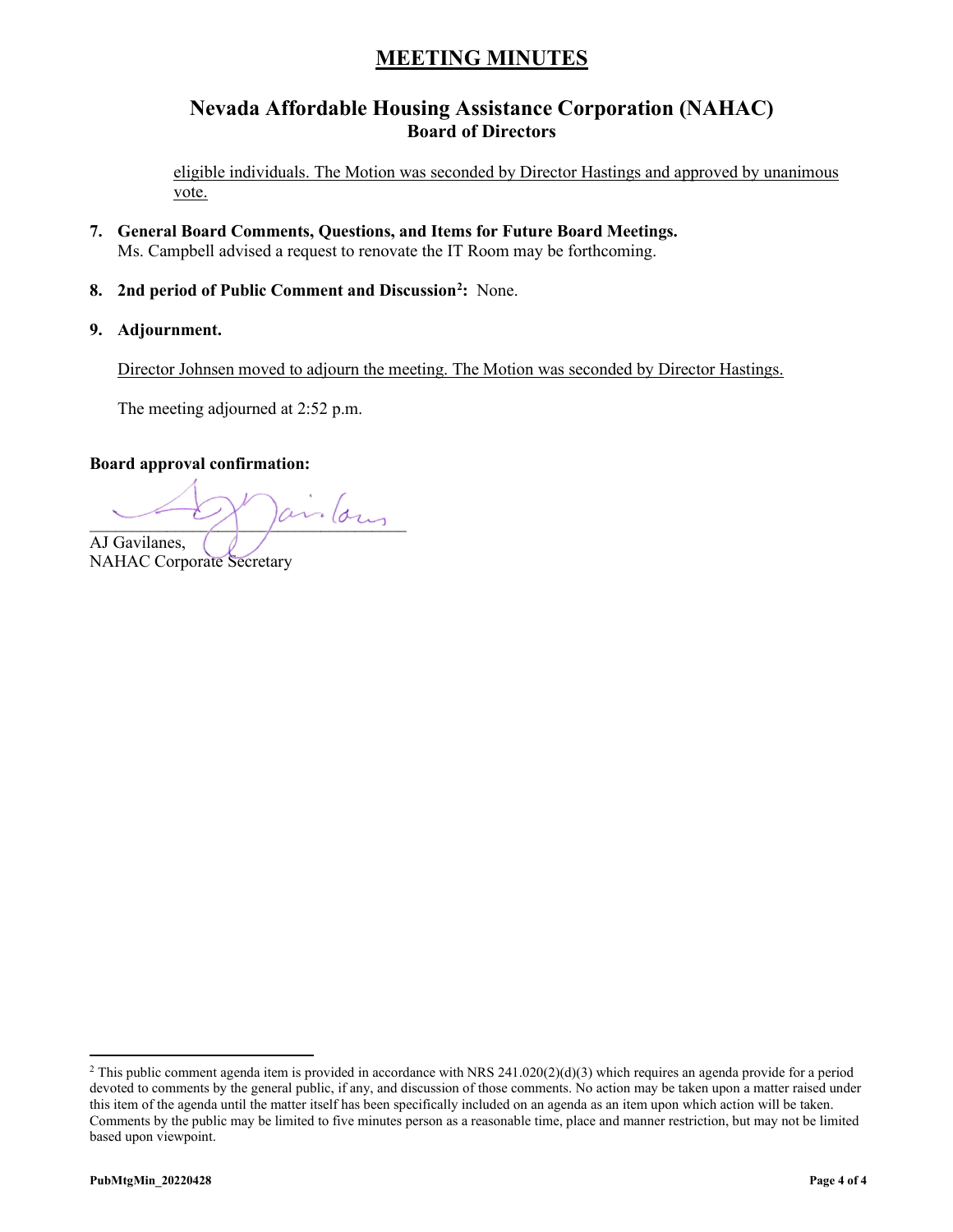## **EXHIBIT A**

### **Nevada Affordable Housing Assistance Corporation (NAHAC) Board of Directors**

### **ATTENDANCE SHEET APRIL 28, 2022**

**(Attached)**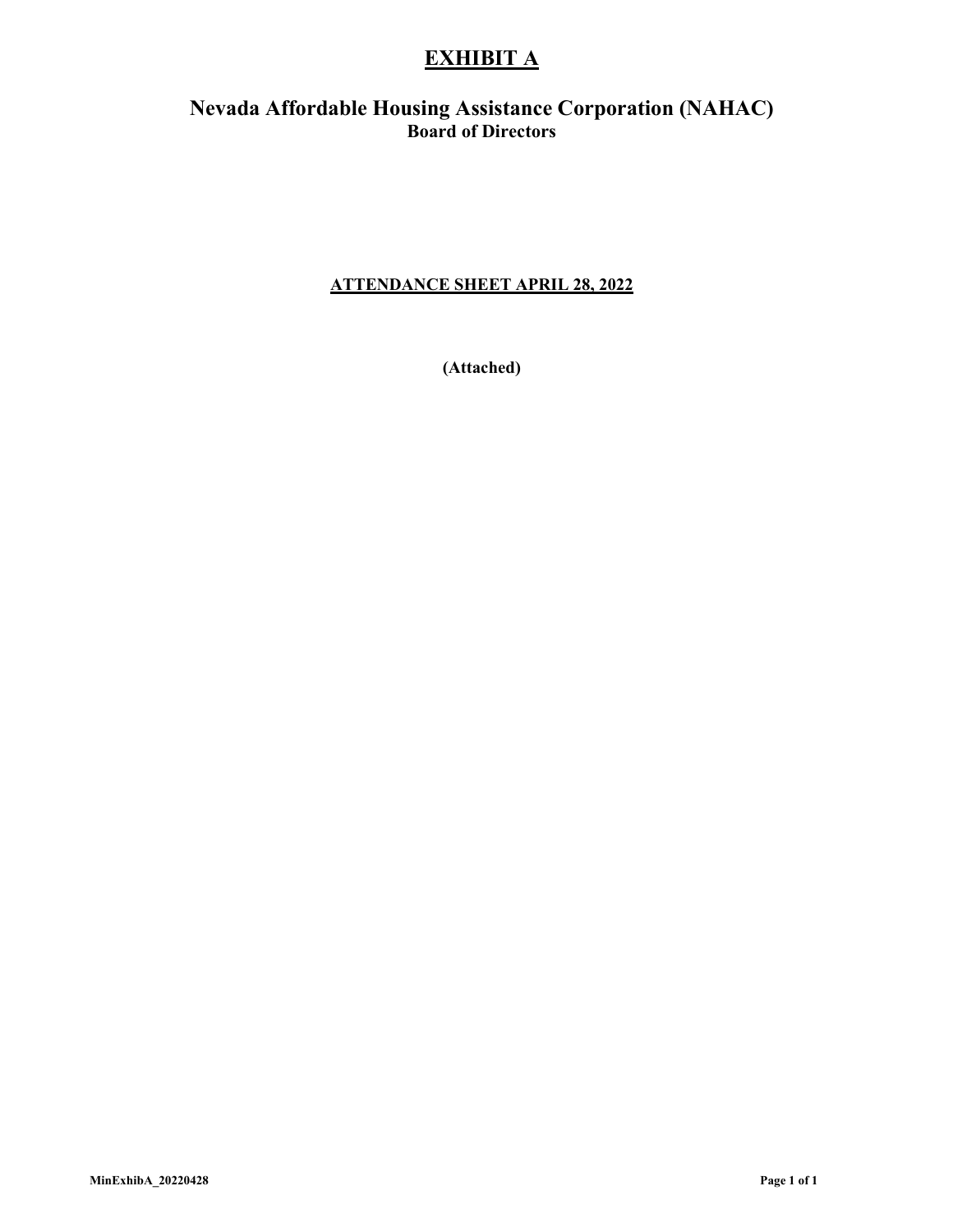# **PUBLIC MEETING ATTENDANCE RECORD & SIGN-IN**

**Nevada Affordable Housing Assistance Corporation (NAHAC)**

**Board of Directors**

**Date & Time of Meeting: April 28, 2022 2:00pm**

| <b>NAHAC Directors, Officers, Employees and Contractors</b> |                                                                  |                                                                                |                              |                             |                                      |  |  |
|-------------------------------------------------------------|------------------------------------------------------------------|--------------------------------------------------------------------------------|------------------------------|-----------------------------|--------------------------------------|--|--|
| <b>Attendee Name</b>                                        | Organization(s)<br>$(N/A \text{ if none})$                       | Title(s)<br>$(N/A \text{ if none})$                                            | <b>Attended</b><br>via Phone | Not In<br><b>Attendance</b> | <b>Signature</b><br>(In-Person Only) |  |  |
| Timothy Whitright                                           | Nevada Housing Division /<br>NAHAC Board of Directors            | Deputy Administrator / NHD Director &<br>President, Chairperson                | $\boxtimes$                  | П                           |                                      |  |  |
| Michael Holliday                                            | Nevada Housing Division /<br>NAHAC Board of Directors            | CFO / NHD Director & Treasurer                                                 | $\boxtimes$                  | $\Box$                      |                                      |  |  |
| Sharath Chandra                                             | Nevada Real Estate Division /<br><b>NAHAC Board of Directors</b> | Administrator / Nevada Bus. & Industry<br>Director                             | $\Box$                       | $\boxtimes$                 |                                      |  |  |
| Rande Johnsen                                               | NAHAC Board of Directors                                         | Independent Director,<br>Vice President & Vice Chairperson                     | $\boxtimes$                  | $\Box$                      |                                      |  |  |
| Jim Hastings                                                | NAHAC Board of Directors                                         | <b>Independent Director</b>                                                    | $\boxtimes$                  |                             |                                      |  |  |
| Verise V. Campbell                                          | <b>NAHAC</b>                                                     | Chief Executive Officer &<br>Chief Operating Officer                           | $\boxtimes$                  | Г                           |                                      |  |  |
| Jennifer Varsallona                                         | <b>NAHAC</b>                                                     | <b>Assistant Operations Manager</b>                                            | $\Box$                       | $\boxtimes$                 |                                      |  |  |
| David Greg Glover                                           | <b>NAHAC</b>                                                     | Chief Information Officer                                                      | $\boxtimes$                  | $\Box$                      |                                      |  |  |
| Kamelah Flintroy                                            | <b>NAHAC</b>                                                     | Administrator/Human Resources<br>Generalist & Corporate Assistant<br>Secretary | $\boxtimes$                  | П                           |                                      |  |  |
| A.J. Gavilanes                                              | <b>NAHAC</b>                                                     | Office Administrator& Corporate<br>Secretary                                   | $\boxtimes$                  | $\Box$                      |                                      |  |  |
| Brian Hardy                                                 | Ellsworth & Stout CPA's                                          | NAHAC Financial/Compliance                                                     | $\boxtimes$                  | $\mathbf{L}$                |                                      |  |  |
| Ryan Garner                                                 | Ellsworth & Stout CPA's                                          | NAHAC Financial/Compliance                                                     | $\boxtimes$                  | $\mathbf{L}$                |                                      |  |  |
| Melanie Rollo                                               | Ellsworth & Stout CPA's                                          | NAHAC Financial/Compliance                                                     | $\boxtimes$                  |                             |                                      |  |  |